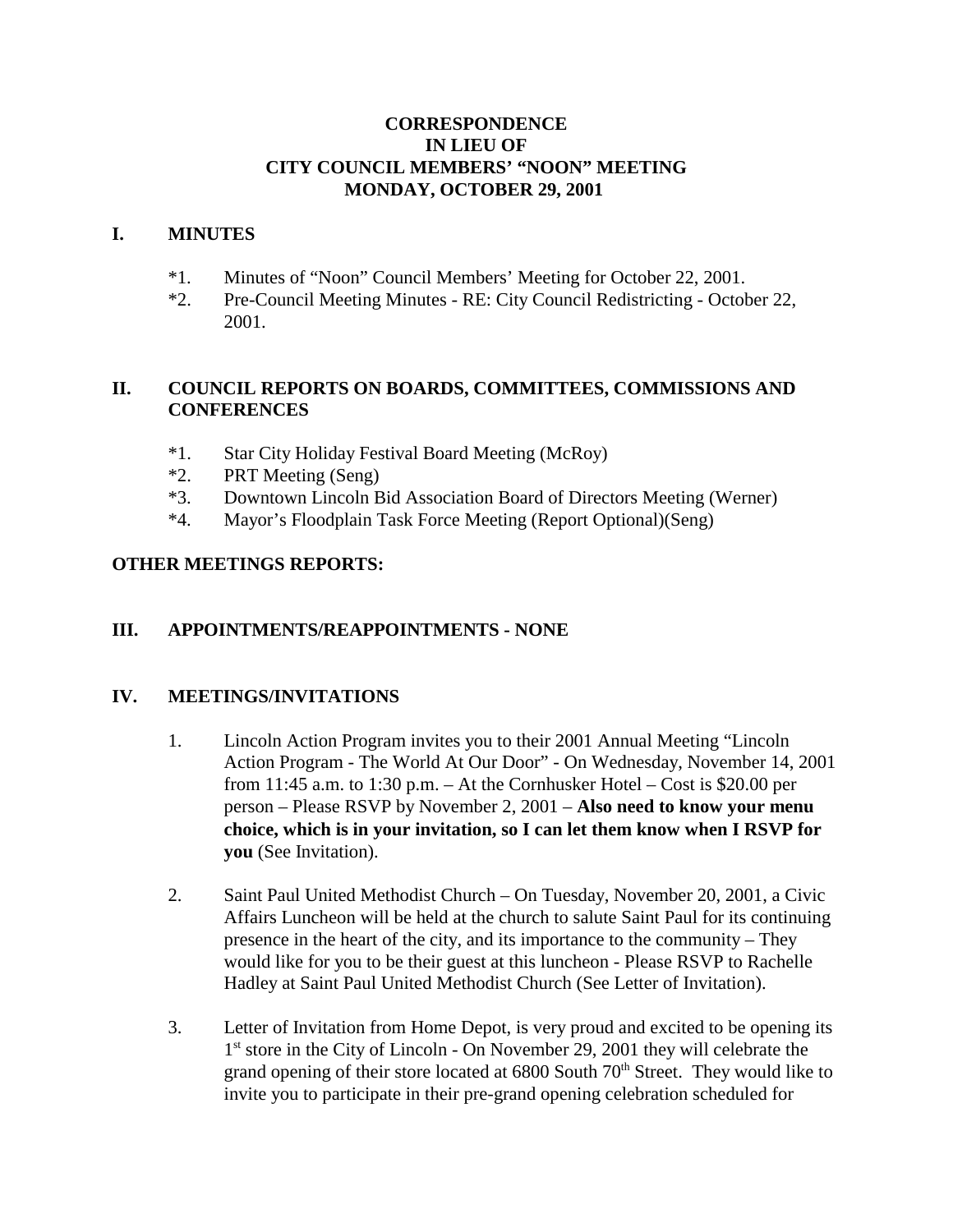6:00 p.m. on Wednesday, November 28<sup>th</sup>, 2001. (See Letter of Invitation).

4. Share your vision for the future of Parks, Trails and Open Space in Lincoln and Lancaster County - Panel Discussion, Presentations, and Public Input On Saturday, November 3, 2001 from 8:00 a.m. to Noon – At the Auld Recreation Center, 3140 Sumner Street — Please RSVP by calling 441-8252 (See Invitation).

## **V. REQUESTS OF COUNCIL FROM MAYOR** - **NONE**

## **VI. CITY COUNCIL MEMBERS**

#### **VII. MISCELLANEOUS - NONE**

#### **VIII. ADJOURNMENT**

#### **\*HELD OVER UNTIL NOVEMBER 5, 2001.**